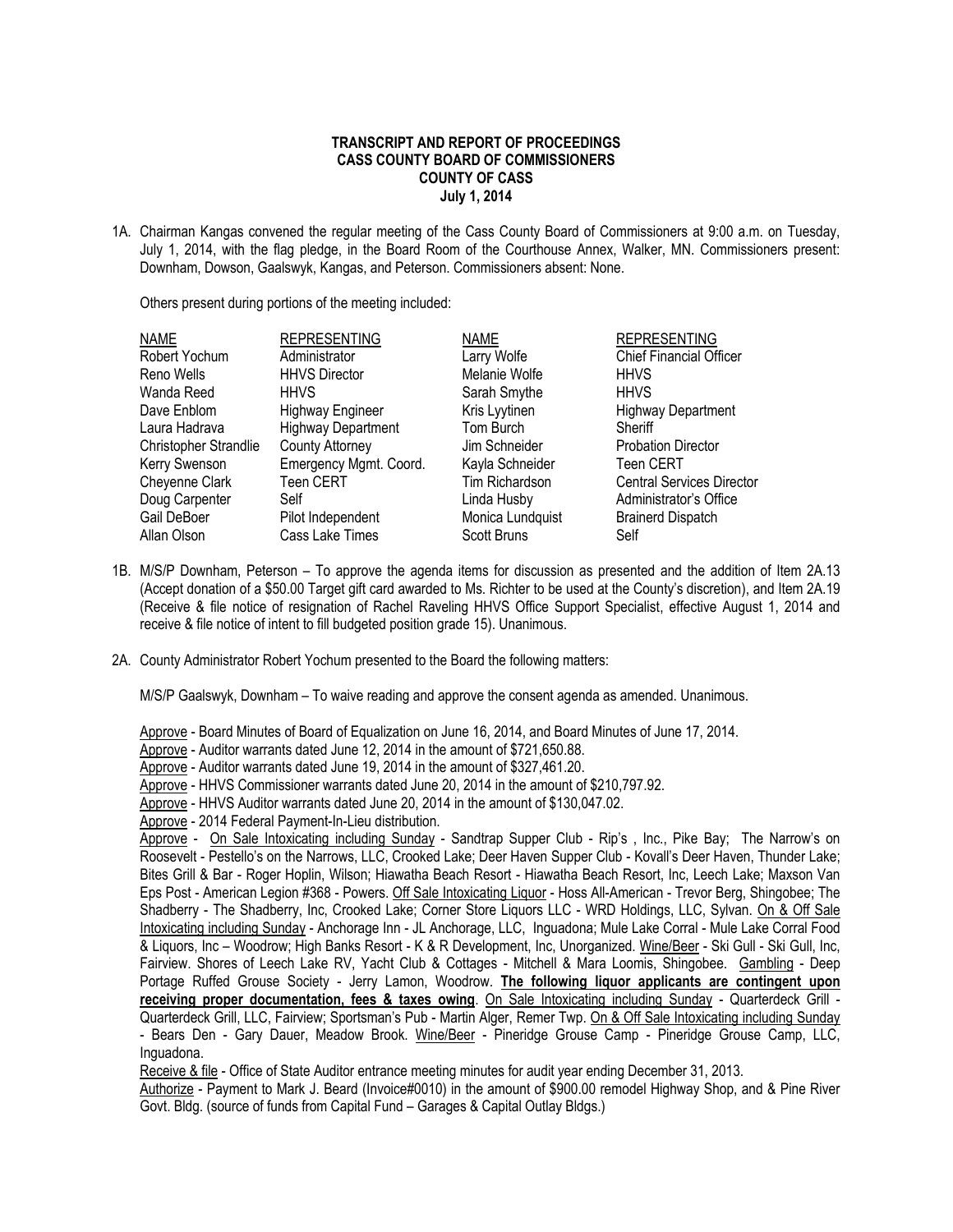M/S/P Gaalswyk, Downham – To award mowing quotes to Northfork Boulders and Excavating for Cut Lake/Hiram - \$1,400.00, Snowflea/Mayo Creek - \$700.00, Vermilion/Thunder Hollow/Washburn/Old Grade - \$2,900.00 and Homebrook Walking Trail - \$700.00. Unanimous.

| Bidder                 | Cut Lake/<br><u>Hiram</u> | Snowflea/<br>Mayo Creek | Vermillion/Thunder<br>Hollow/Washburn/Old Grade | Homebrook<br><b>Walking Trail</b> |
|------------------------|---------------------------|-------------------------|-------------------------------------------------|-----------------------------------|
| Northfork Boulders     |                           |                         |                                                 |                                   |
| and Excavating         | \$1,400                   | \$700                   | \$2,900                                         | \$700                             |
| Mutch's Forestry Serv. | \$1,800                   | \$750                   | \$3,000                                         | \$750                             |
| Schrupp Excav., LLC    | \$1,500                   | \$800                   | \$3,500                                         | \$1,000                           |

Receive & file - HHVS cash account balance comparison and child service costs through May 2014.

Approve - Grant submission for Dept. of Health and Human Service for Partnership to Improve Community Health.

Receive & file - MN Counties Computer Cooperative Award acknowledgement of "Outstanding Dedication and Service" – Jamie Richter – Director of Public Health Nursing, and accept donation of a \$50.00 Target gift card awarded to Ms. Richter to be used at the County's discretion.

Refer - Budget request (\$125,000.00) from the Working Together Coalition to the Cass County Citizen Budget Committee. Receive & file - Notice of waste disposal surcharge increase from Sherburne County.

Approve - Additional insurance language to MN Home and Community Based Services Waiver Service Purchase Agreements.

Authorize - Up to \$7,500.00 for sanitary sewer maintenance repairs at the Pine River Post Office Building, Pine River. Receive & file - Timber auction results of June 26, 2014 (1,629 cords plus 29.50 mbf saw timber) totaling \$51,426.00. Receive & file - Notice of resignation of Rachel Raveling HHVS Office Support Specialist, effective August 1, 2014 and receive & file - notice of intent to fill the budgeted position grade 15.

3A. Chief Financial Officer Larry Wolfe presented amendments to the Cass County General Contract Requirements effective July 1, 2014. Mr. Wolfe explained that the 2014 MN legislature passed and the governor signed into law bills defining a responsible contractor, and extending data practice statutes to those contracting with government entities.

M/S/P Dowson, Gaalswyk - To approve the Cass County General Contract Requirements effective July 1, 2014 - The Contractor: Shall maintain general liability insurance to include coverage of \$500,000 per claimant and \$1,500,000.00 per occurrence. Shall maintain automobile liability coverage with a minimum coverage of \$500,000 per claimant and \$1,500,000.00 per occurrence. Shall maintain Minnesota statutory limits of workers compensation and employers liability insurance. Shall name Cass County as an additional insured and shall provide Cass County with a certificate of insurance before work commences. Shall hold harmless and indemnify Cass County for any and all claims caused either in whole or in part by the contractor. Shall have the duty to comply (without County supervision) with all applicable labor laws and provide appropriate safety measures based on relevant OSHA standards. Shall have the duty to comply (without County supervision) with all applicable State and Federal labor laws regarding discrimination, wages, benefits, and other conditions of employment. Shall provide performance and payment bonds as required by Minnesota statutes. Shall be subject to the Data Practice Act as defined by Minnesota Statutes. Must be a "responsible contractor" as defined by Minnesota Statutes for construction contracts over \$50,000 after 01/01/15. Must have a current W9 on file with Cass County. Must not be delinquent in the payment of Federal, State or Local taxes. Must submit an IC-134 from the Minnesota Department of Revenue in accordance with Minnesota statute before final contract payment can be made (construction contracts). Is hereby notified that in the event of default, any and all means shall be used by the County to recover damages and fees from the Contractor. All disputes that require judicial action shall be filed in Cass County District Court. The above requirements may be waived, in the case of contractual arrangements involving client based services as determined by the Director of Health, Human and Veteran Services. The above General Liability and Auto Liability Insurance coverage may be reduced on contracts of less than \$50,000 with the approval of the Administrator, Central Services Director and Chief Financial Officer. If contract circumstances warrant, the General Liability Limit per occurrence would be reduced to \$1,000,000 per occurrence and \$2,000,000 aggregate, and the Auto Liability Limit would be reduced to \$500,000 combined single limit. Unanimous.

4A. HHVS Director Reno Wells, Director of Business Management Melanie Wolfe and Financial Assistant Supervisor's Wanda Reed and Sarah Smythe presented caseload trends and service site activity for the income maintenance unit programs including State Nutrition Assistance Program, Health Care, Foster Care, MnSure, and MnCare conversion. The staff noted that in addition to the increased volume of participants the various computer systems are not integrated and often require multiple entries per client. Director Wells requested authorization to fill the budgeted HHVS eligibility worker position, grade 22.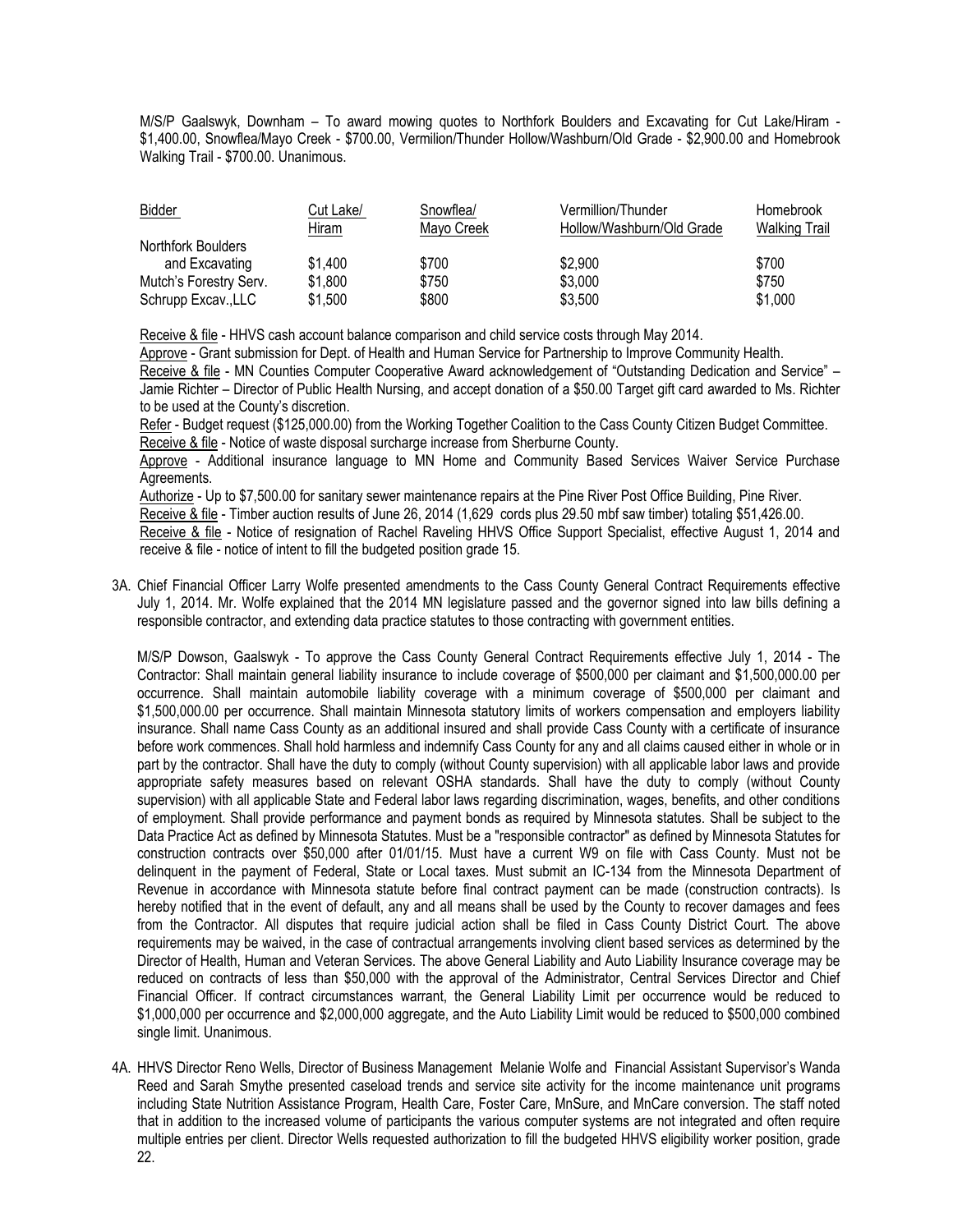M/S/P Dowson, Gaalswyk – To authorize filling the budgeted HHVS Eligibility Worker position, grade 22. Unanimous.

5A. County Attorney Christopher Strandlie presented a legal opinion requested by the Board June 3, 2014 regarding the location of County Road #140 right of way near Denny's resort in the City of Bena. Mr. Strandlie discussed his conclusions that the County Board may direct the County Engineer to survey County Road 140, however, the law clearly does not indicate that the County Board "shall" do so. County Attorney Strandlie also noted that the MN court of appeals case (#A11-1612) dated June 18, 2014 submitted by Mr. Doug Carpenter does not provide any legal authority obligating the County to establish a road right of way. Directing the County Engineer to have the road surveyed is not consistent with past practice. Additionally, it would set a precedent that could expose the County to survey the approximately 426 miles of county roads that are not surveyed. Mr. Strandlie advised the County Board to not direct the Engineer to complete a survey of the right of way of Cass County Road 140.

Doug Carpenter addressed the Board with other questions regarding Unorganized Township road administration.

M/S/P Downham, Dowson – To respectfully decline Mr. Doug Carpenter's request to locate by survey County Road #140 right of way adjacent to his daughters property (#72-027-1405) near Denny's Resort in the City of Bena. Unanimous.

- 6A. Emergency Management Coordinator Kerry Swenson introduced Teen CERT (Community Emergency Response Team) students Kayla Schneider and Cheyenne Clark. Mr. Swenson explained that eighteen high school students from the Bug-O-Nay-Ge-Shig, Pillager, Remer and Walker Schools have completed the final steps of their Teen CERT training program. The training was concluded with a full scale search and rescue exercise that the students had to use the skills they have learned in over forty hours of training. The students have worked with the Cass County Mounted Posse and recently assisted an elderly Pillager area flood victim by filling, hauling and placing sandbags. Mr. Swenson thanked the Board for the opportunity work with the students noting that the program is the first of its kind in Cass County and is a program of the Cass County Sheriff's Office. The Board thanked Mr. Swenson and the students for their involvement in the Teen CERT program.
- 7A. Highway Engineer David Enblom presented a Bolton & Menk proposal for engineering services for pavement design of south courthouse parking lot in the amount of \$11,070.00. Mr. Enblom explained that the design services are a necessary part of preparing bid documents for Board consideration of a pavement construction project estimated not to exceed \$100,000. Board will have final approval of the project prior to work authorized.

M/S/P Gaalswyk, Peterson – To table the proposal submitted by Bolton & Menk for engineering services and to request a staff report indicating present and proposed south courthouse parking lot capacity. Unanimous.

7B. Engineer Enblom reported back on the tabled bids on project SAP 011-607-012 (reconstruction of a section of CSAH 7 and reconstruction of City of Longville sanitary sewer). Bids received were 74% over the estimated cost of \$974,913.50, and there is not available funding to proceed with an award of the low bid cost. Notification has been received from the City of Longville stating that the council has put the project on hold and will re-bid at a later date.

M/S/P Dowson, Downham – To reject all bids on Project SAP 011-607-012 (reconstruction of section of CSAH 7 and reconstruction of City of Longville sanitary sewer). Unanimous.

Construction Design Engineer Laura Hadrava explained the probable financial benefit of combining the reconstruction of the section of CSAH 7 affected by the City of Longville's sanitary sewer project with other large county projects versus bidding again in combination with the City Longville in 2015. Mr. Enblom noted that the combined project effort is the subject of a joint powers agreement with the City of Longville.

M/S/P Gaalswyk, Peterson – To terminate the joint project Joint Powers Agreement with the City of Longville due to the rejection of bids on Project SAP 011-607-012 and request the City of Longville to do the same. Unanimous.

7C. Construction/Design Engineer Laura Hadrava presented bids opened on June 16, 2014 at 2:00 PM for the CP 2014-2 (Walden Twp. 3 miles of overlay), SAP 011-601-022 (Maple Twp. 5.8 miles), and SAP 011-649-003 (Blind Lake Twp. 5.5 miles).

Project No.: CP 2014-2 (Walden Twp.), SAP 011-601-022 (Maple Twp.), and SAP 011-649-003 (Blind Lake Twp.) Engineers Estimate - \$4,231,963.62